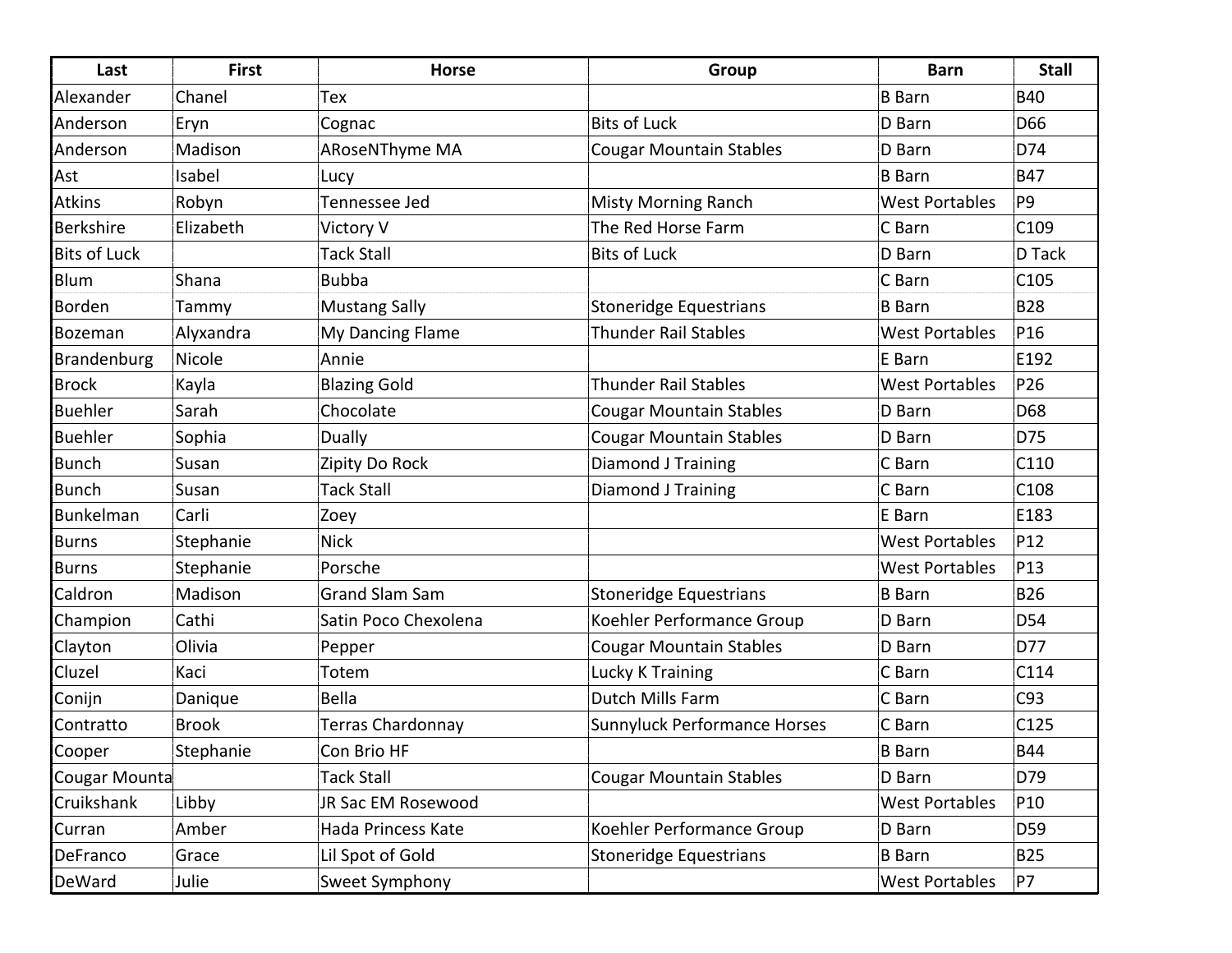| Diamond          | Christine     | <b>CD Platinum Star</b>    | <b>Half Trak Farm</b>               | C Barn                  | C101       |
|------------------|---------------|----------------------------|-------------------------------------|-------------------------|------------|
| Duncan           | Sabrina       | Coconut                    | <b>Sunnyluck Performance Horses</b> | C Barn                  | C126       |
| Duncan           | Jolene        | Jackson                    |                                     | <b>West Portables</b>   | P36        |
| Dutch Mills Farı |               | <b>Tack Stall</b>          | Dutch Mills Farm                    | C Barn                  | C Tack     |
| Ebel             | Phoebe        | S.H. Just Cause            |                                     | E Barn                  | E193       |
| Elsea            | Sage          | Cashing In For Gold        | <b>Bits of Luck</b>                 | D Barn                  | D67        |
| Engle            | Lauren        | Sa'Diek                    | Mt Si Stables                       | E Barn                  | E188       |
| Equestrians      | Stoneridge    |                            | <b>Stoneridge Equestrians</b>       | <b>B</b> Barn           | <b>B31</b> |
| Finlay           | Shelby        | <b>Hurry Miss Scurry</b>   | <b>Stoneridge Equestrians</b>       | <b>B</b> Barn           | <b>B30</b> |
| Fleming          | Holly         | Echo                       | <b>Cougar Mountain Stables</b>      | D Barn                  | D78        |
| Ford             | Kolton        | Swiss                      |                                     | E Barn                  | E182       |
| Foster           | Amy           | Justin                     | Lucky K Training                    | C Barn                  | C116       |
| Franklin         | Jasmin        | Eli                        | Dutch Mills Farm                    | C Barn                  | C87        |
| Gale             | Amanda        | Ghiaten                    |                                     | C Barn                  | C104       |
| Gallagher        | Nicole        | <b>Audacious Amore</b>     |                                     | <b>West Portables</b>   | P1         |
| Galusha          | Julia         | Seattle Rein Storm         | Greystone Equestrian Center         | E Barn                  | E180       |
| Garnes           | Reese         | Curly                      | <b>Cougar Mountain Stables</b>      | D Barn                  | D72        |
| Golik            | Natalie       | Nemo                       | <b>Cougar Mountain Stables</b>      | D Barn                  | D76        |
| Granger          | Olympia       | <b>Duke</b>                |                                     | <b>West Portables</b>   | P35        |
| Greer            | Delanie       | <b>Unexpected Bling</b>    |                                     | <b>West Portables</b>   | P29        |
| Greer            | <b>DarCee</b> | <b>DSF Swinging Prince</b> |                                     | <b>West Portables</b>   | P30        |
| Greer            | Chelsea       | <b>Magical Rose</b>        |                                     | <b>West Portables</b>   | P33        |
| Greystone        |               | <b>Tack Stall</b>          | Greystone                           | E Barn                  | E196       |
| Guillien         | Hannah        | Dutchess of Tapps          |                                     | <b>Blake Sales Barn</b> | Blake 132  |
| Guinn            | Melissa       | Wonder                     | <b>Cougar Mountain Stables</b>      | D Barn                  | D71        |
| Halbur           | Hanna         | Finney                     | <b>Transition Up</b>                | <b>B</b> Barn           | <b>B43</b> |
| Hall             | Jordan        | Xanadu                     | Greystone Equestrian Center         | E Barn                  | E179       |
| Hanley           | Juliane       | Che                        | Diamond J Training                  | C Barn                  | C112       |
| Hanley           | Juliane       | Garda                      | Diamond J Training                  | C Barn                  | C113       |
| Hannibal         | Kaisa         | Artful Ivan                | Greystone Equestrian Center         | E Barn                  | E195       |
| Harper           | Glenda        | Rottie                     | Lucky K Training                    | C Barn                  | C115       |
| Harris           | Sophie        | Magic                      | Dutch Mills Farm                    | C Barn                  | C83        |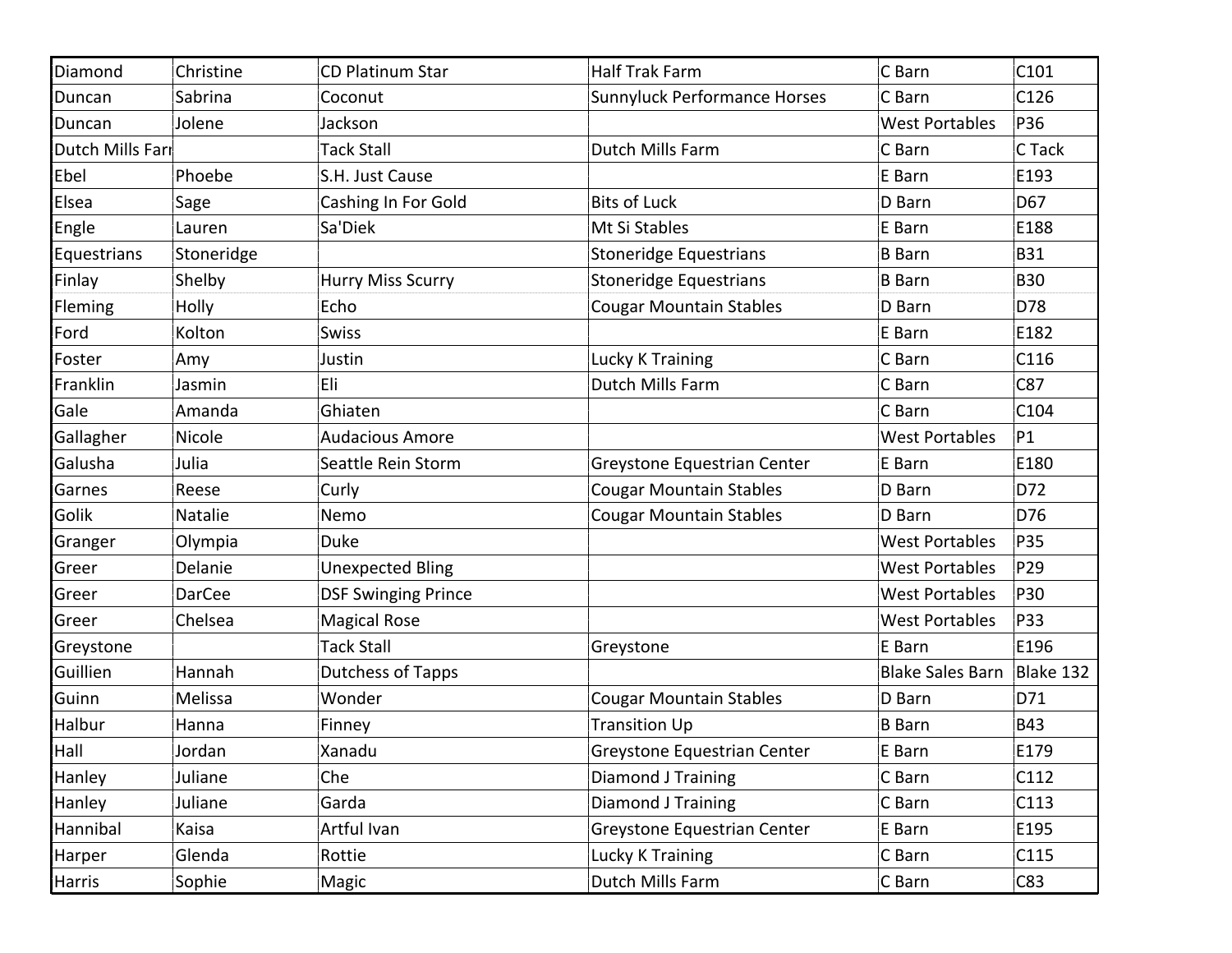| Hart            | Elizabeth  | Sundown                                |                               | E Barn                | E199           |
|-----------------|------------|----------------------------------------|-------------------------------|-----------------------|----------------|
| Haskin          | Emma       | Mr Chubby Chuckles                     | Mt Si Stables                 | E Barn                | E187           |
| Head            | Natalie    | <b>Buddy Love</b>                      | <b>Stoneridge Equestrians</b> | <b>B</b> Barn         | <b>B27</b>     |
| Heishman        | Heidi      | <b>Diesel</b>                          |                               | <b>B</b> Barn         | <b>B46</b>     |
| Henwood         | Alia       | Aiden                                  |                               | <b>West Portables</b> | P37            |
| Henwood         | Aubrey     | Miss Maggie                            |                               | <b>West Portables</b> | P38            |
| Hittman         | Serena     | Cupid                                  | Freedom Run                   | E Barn                | E203           |
| Hornsby         | Lys        | Miss Hot Too Belle of the Ball (Bella) |                               | C Barn                | C97            |
| Howard          | Alexandria | <b>MLC Millennium</b>                  | Mt Si Stables                 | E Barn                | E190           |
| Hwang           | Hillary    | Rhythm's Three of A Kind               |                               | C Barn                | C106           |
| Jacobs          | Michele    | <b>Glamour Girl</b>                    |                               | <b>B</b> Barn         | <b>B49</b>     |
| Jelinek         | Peter      | Jack                                   | <b>Transition Up</b>          | <b>B</b> Barn         | <b>B37</b>     |
| Jelinek         | Ruth       | Lorenzo                                | <b>Transition Up</b>          | <b>B</b> Barn         | <b>B41</b>     |
| Johnson         | Andy       | Crown Z Mystery Lady                   |                               | <b>West Portables</b> | P40            |
| Kays            | Charity    | Cisco's Wild Rose                      | <b>Stoneridge Equestrians</b> | <b>B</b> Barn         | <b>B29</b>     |
| Keimig          | Jonathon   | Dash                                   |                               | E Barn                | E181           |
| Kinyoun         | Melissa    | Verisani DCI                           |                               | <b>B</b> Barn         | <b>B38</b>     |
| Kitto           | Makayla    | My Silhouette                          | <b>Bits of Luck</b>           | D Barn                | D65            |
| Kiyonaga        | Alicia     | <b>Maximus</b>                         | Sunnyluck Performance Horses  | C Barn                | C124           |
| Knutsen         | Kate       | Lena's Savanah Safari                  | Koehler Performance Group     | D Barn                | D57            |
| Koehler Perforn |            | <b>Tack Stall</b>                      | Koehler Performance Group     | D Barn                | D60            |
| Kuni            | Helen      | Angel                                  | Mt Si Stables                 | E Barn                | E186           |
| Laverty         | Margaret   | Lil Roan Cowgirl                       | Sunnyluck Performance Horses  | C Barn                | C123           |
| Leahy           | Rachel     | Tanqueray Ten                          | <b>Half Trak Farm</b>         | C Barn                | C99            |
| Leake           | Sherry     | George                                 | <b>Transition Up</b>          | <b>B</b> Barn         | <b>B39</b>     |
| Leib            | Georgia    | <b>KT Take Off Point</b>               | Koehler Performance Group     | D Barn                | D53            |
| Leib            | Hannah     | Whatcha Talkin' Bout                   | Koehler Performance Group     | D Barn                | D58            |
| Lucianna        | Jennifer   | River                                  | Half Trak Farm                | C Barn                | C96            |
| Manning         | Barb       | <b>Elvis</b>                           | Lucky K Training              | C Barn                | C117           |
| Marchetti       | Sophia     | Kiona                                  |                               | <b>West Portables</b> | P <sub>2</sub> |
| Massoudi        | Morgan     | Aru Farwa                              | <b>Thunder Rail Stables</b>   | <b>West Portables</b> | P21            |
| McAllister      | Polly      | Sienna                                 |                               | C Barn                | C94            |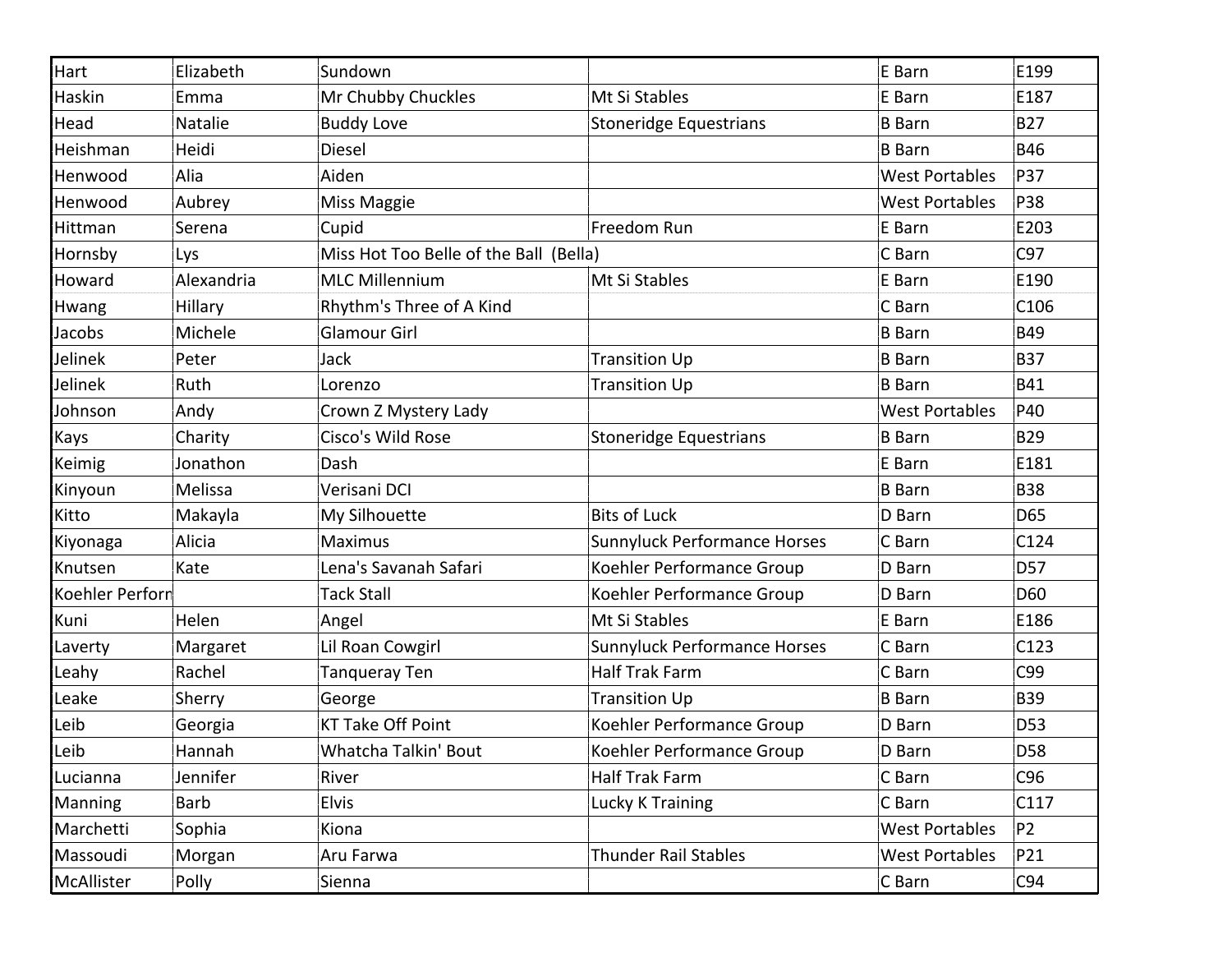| McAllister  | Polly        | Cadence                      |                                 | C Barn                | C95              |
|-------------|--------------|------------------------------|---------------------------------|-----------------------|------------------|
| McAninch    | Fran         | Fire                         |                                 | <b>West Portables</b> | P28              |
| McCallister | Julie        | Mocha                        |                                 | E Barn                | E191             |
| McCallum    | Maddy        | AfirePlayer                  | <b>Thunder Rail Stables</b>     | <b>West Portables</b> | P24              |
| McCoy       | Pam          | Matinee Idol                 | Dutch Mills Farm                | C Barn                | C90              |
| McKee       | Mya          | <b>Sunspots Diamond Doll</b> | <b>Bits of Luck</b>             | D Barn                | D62              |
| Medina      | Kylie        | Kiah                         |                                 | C Barn                | C <sub>103</sub> |
| Milan       | Sophia       | Courageous Comet             | <b>Cougar Mountain Stables</b>  | D Barn                | D73              |
| Miranda     | Adelise      | <b>Magical Mirage</b>        |                                 | <b>West Portables</b> | P34              |
| Munya       | Roxanne      | Bella                        | Sunnyluck Performance Horses    | C Barn                | C122             |
| Neil        | Sarah        | Gia                          |                                 | <b>B</b> Barn         | <b>B42</b>       |
| Nelson      | Shelby       | <b>Puzzle Pieces</b>         | <b>Bits of Luck</b>             | D Barn                | D63              |
| <b>Neu</b>  | Josie        | <b>Barlink Later</b>         | <b>Thunder Rail Stables</b>     | <b>West Portables</b> | P17              |
| <b>Neu</b>  | Emmie        | <b>Maverick</b>              | <b>Thunder Rail Stables</b>     | <b>West Portables</b> | P <sub>18</sub>  |
| Neu         | Addie        | <b>Here Comes Trouble</b>    | <b>Thunder Rail Stables</b>     | <b>West Portables</b> | P <sub>19</sub>  |
| <b>Neu</b>  | Gracie       | <b>Tumbleweed Driftin</b>    | <b>Thunder Rail Stables</b>     | <b>West Portables</b> | P20              |
| <b>Neu</b>  | Cassie       | The Knight's Revenge         | <b>Thunder Rail Stables</b>     | <b>West Portables</b> | P22              |
| O'Gorman    | Lisa         | Quincey                      | Koehler Performance Group       | D Barn                | D51              |
| O'Gorman    | Lisa         | <b>Crusin Steady</b>         | Koehler Performance Group       | D Barn                | D <sub>52</sub>  |
| Parrett     | Jeannette    | <b>Coconut Macaroon</b>      | <b>Transition Up</b>            | <b>B</b> Barn         | <b>B35</b>       |
| Payne       | Susan        | Dune                         | <b>Transition Up</b>            | <b>B</b> Barn         | <b>B33</b>       |
| Phelps      | Terry        | <b>SAFE Minis</b>            | <b>SAFE</b>                     | C Barn                | C118             |
| Phelps      | Terry        | <b>SAFE Nala</b>             | <b>SAFE</b>                     | C Barn                | C119             |
| Phelps      | Terry        | <b>SAFE Phoenix</b>          | <b>SAFE</b>                     | C Barn                | C120             |
| Phelps      | Terry        | <b>SAFE Oscar</b>            | <b>SAFE</b>                     | C Barn                | C121             |
| Phillips    | Mallory      | George                       |                                 | C Barn                | C92              |
| Putnam      | Sue          | <b>Formal Wear</b>           | Dutch Mills Farm                | C Barn                | C81              |
| Read        | Micaela      | Furbalisous                  | Koehler Performance Group       | D Barn                | D55              |
| Reykdal     | Robi         | Moe                          | Dutch Mills Farm                | C Barn                | C82              |
| Ringess     | Emily        | <b>Super Miss Starlight</b>  | <b>Topshelf Training Center</b> | <b>B</b> Barn         | <b>B36</b>       |
| Roberts     | Anna-Lynn    | Aladdin                      | Dutch Mills Farm                | C Barn                | C84              |
| Roberts     | <b>Ilene</b> | Daddys Justa Smokin          |                                 | <b>West Portables</b> | P39              |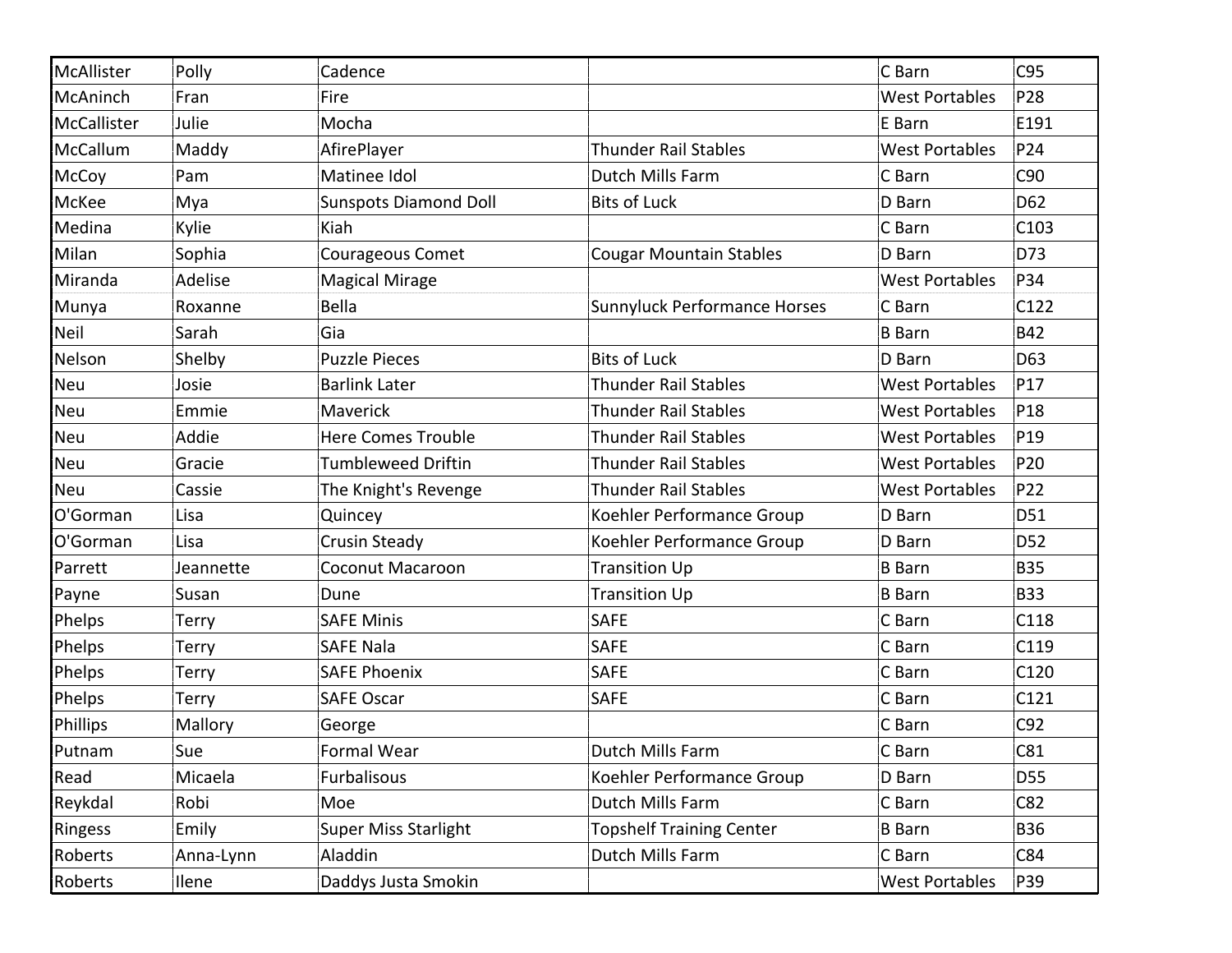| Romero               | Sian            | Sweet illusion                    | <b>Topshelf Training Center</b> | <b>Blake Sales Barn</b>    | Blake 133       |
|----------------------|-----------------|-----------------------------------|---------------------------------|----------------------------|-----------------|
| Rowe                 | Savannah        | Tyler                             | <b>Bits of Luck</b>             | D Barn                     | D64             |
| Salisbury            | Lani            | Mileys Wild Style                 |                                 | <b>West Portables</b>      | P <sub>3</sub>  |
| Salisbury            | Lani            | Whisper                           |                                 | <b>West Portables</b>      | P4              |
| Schriver             | Anna            | Izzy                              | <b>Cougar Mountain Stables</b>  | D Barn                     | D69             |
| Sell                 | Cyarah          | Old West                          |                                 | C Barn                     | C102            |
| Shatos               | Debi            | <b>Summer Chaos</b>               | Dutch Mills Farm                | C Barn                     | C80             |
| Shear-Starbird       | Sarah           | Sullivan                          |                                 | E Barn                     | E198            |
| Shott                | Christina       | Stella Artois                     |                                 | C Barn                     | C127            |
| Shott                | Christina       | Zephyr Z                          |                                 | C Barn                     | C128            |
| Simms                | <b>Theresa</b>  | <b>Ensbrook Seize the Moment</b>  | Dutch Mills Farm                | C Barn                     | C86             |
| Simpson              | Stephanie       | <b>SL Dawns Early Light</b>       | <b>Bits of Luck</b>             | D Barn                     | D61             |
| Small                | Mary            | <b>SA Action Jaxon</b>            | Mt Si Stables                   | E Barn                     | E185            |
| Smith                | Maia            | Dreamweaver's Harlequin           |                                 | <b>West Portables</b>      | P5              |
| Smith                | Maia            | <b>Breaking Cayman</b>            |                                 | <b>West Portables</b>      | <b>P6</b>       |
| Spencer              | Nicole          | Dylan                             | Dutch Mills Farm                | C Barn                     | C91             |
| Stables              | Cougar Mountain | Star                              | <b>Cougar Mountain Stables</b>  | D Barn                     | D70             |
| Stoneridge Eque      |                 | <b>Tack Stall</b>                 | <b>Stoneridge Equestrians</b>   | <b>B</b> Barn              | <b>B31</b>      |
| Thompson             | Eliana          | Cash                              |                                 | E Barn                     | E197            |
| Thorngren            | Margie          | <b>Morning Azeem</b>              | <b>Half Trak Farm</b>           | C Barn                     | C100            |
| Thunder Rail Sta     |                 | <b>Tack Stall</b>                 | <b>Thunder Rail Stables</b>     | <b>West Portables</b>      | P25             |
| Tompkins             | Lisa            | Aladar                            | Dutch Mills Farm                | C Barn                     | <b>C88</b>      |
| Tompkins             | Ashley          | Kalendar Girl                     | Dutch Mills Farm                | C Barn                     | C89             |
| <b>Transition Up</b> |                 | <b>Tack Stall</b>                 | <b>Transition Up</b>            | <b>B</b> Barn              | <b>B45</b>      |
| Trout                | Kylee           | <b>Black Diamond On the Rocks</b> |                                 | E Barn                     | E201            |
| Vacca                | Isabella        | <b>LR Diamond</b>                 |                                 | <b>Blake Sales Barn</b>    | Blake 129       |
| Vacca                | Isabella        | Dark Knight                       |                                 | Blake Sales Barn Blake 131 |                 |
| Vaile                | Kathryn         | Chicago                           | Dutch Mills Farm                | C Barn                     | C85             |
| Vandersnick          | Kristina        | China                             | Koehler Performance Group       | D Barn                     | D56             |
| Walker               | Emma            | Dundriftin Bymidnight             | <b>Thunder Rail Stables</b>     | <b>West Portables</b>      | P <sub>15</sub> |
| Wall                 | Leslie          | <b>Birdie</b>                     | <b>Half Trak Farm</b>           | C Barn                     | C98             |
| Wardell              | Sarah           | Zippas Chippen Tiger              | <b>Topshelf Training Center</b> | <b>B</b> Barn              | <b>B32</b>      |